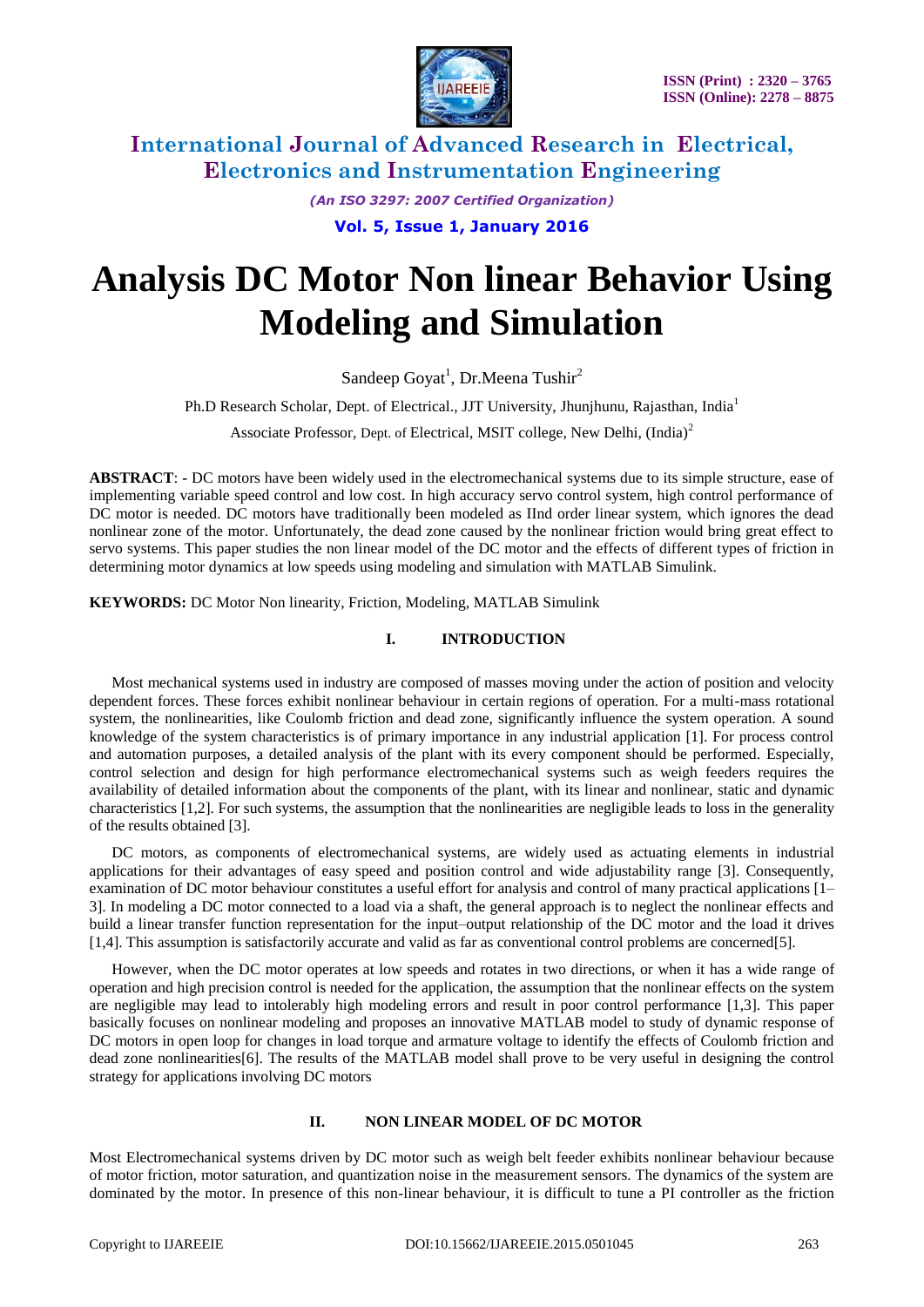

*(An ISO 3297: 2007 Certified Organization)*

### **Vol. 5, Issue 1, January 2016**

effects are difficult to predict and vary with the plant load[7-9]. Modelling is difficult, and control strategies that work in "textbook" cases often fail to work in the real world. Two of the factors that often contribute to this difficulty are friction and backlash. These effects are highly nonlinear, difficult to model and analyze even with a "fully nonlinear" model, yet cannot be ignored[10].

The DC motor which is typically employed in electromechanical systems such as weigh feeder for low speed control also has significant friction. Figure below depicts the electrical and mechanical model of a typical shunt wound,



**Fig 1: Equivalent circuit of Shunt wound separately excited DC Motor**

The equations associated with electrical circuits are given by:

Ve (t) = Le d ie/ dt + Re ie for the stator side

Va (t) = La d ia/ dt + Ra ia for the rotor side

The motor exerts a torque, due to voltages supplied on the stator and on the rotor. The following two equations hold for the back EMF e and the torque TM:

 $TM = K$  ie ia

 $e = K$  ie  $\omega$ , where K is the torque constant of the motor

This torque acts on the mechanical structure, which is characterized by the rotor inertia J and the viscous friction coefficient F [11]. It has also to be taken into account that in any operating environment a load torque is exerted on the motor; then, if TL is the load torque, the following equation may be written:

$$
TM-TL=J\;d\omega/\;dt+F\;\omega
$$

where  $\omega$  is the angular velocity of the motor rotor

By implementing the above equations in a nonlinear block diagram, the result shown in Figure 8 is obtained. In the block diagram, the variable  $\theta$  represents the rotor angular position [7-8]. The nonlinear model results in a two-input, one-output map, having a disturbance input TL



**Fig 2: Non Linear Dynamic model of a Shunt wound separately excited DC motor.**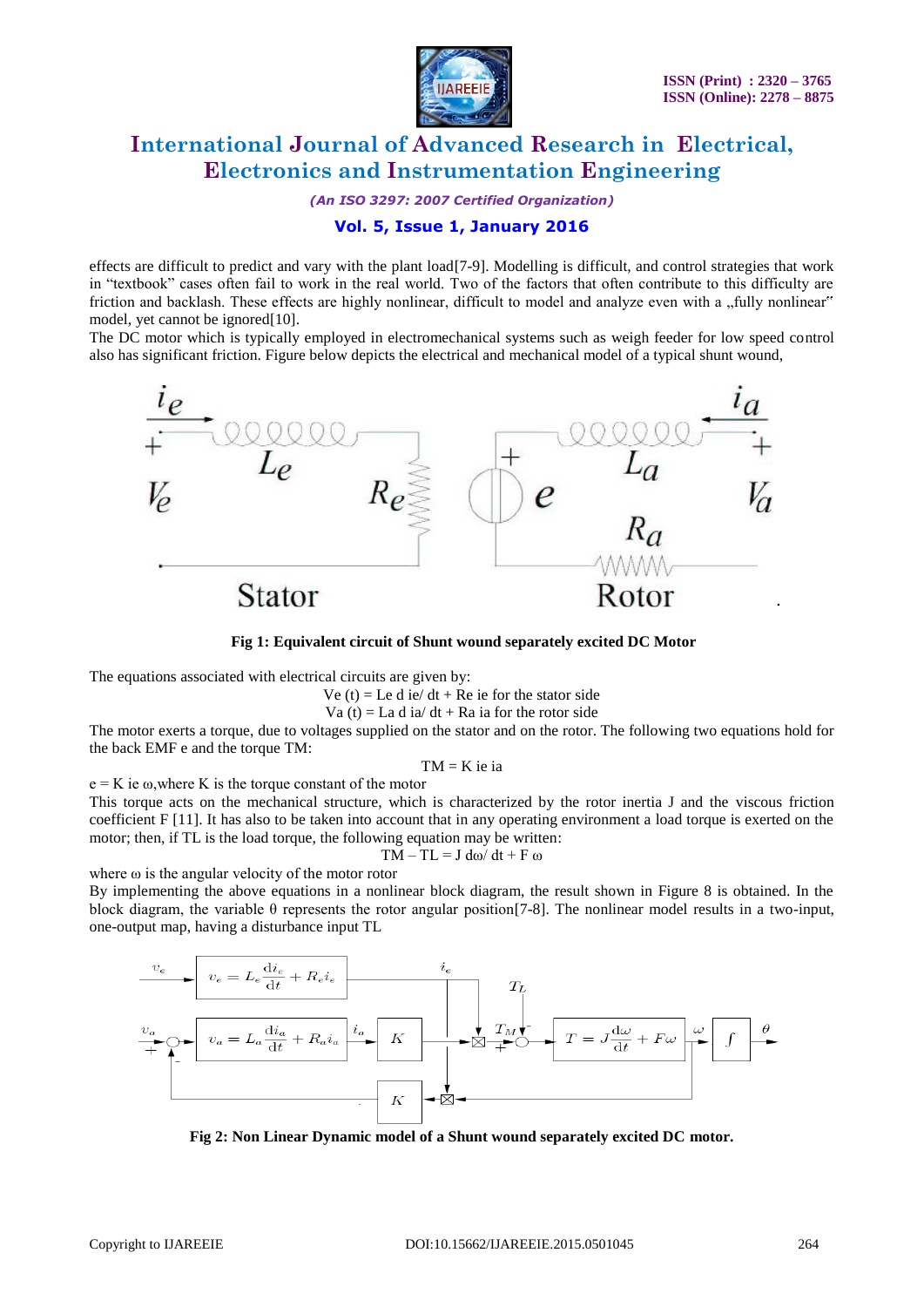

*(An ISO 3297: 2007 Certified Organization)*

### **Vol. 5, Issue 1, January 2016**



#### **Fig 3: Force Vs Velocity Plot for Friction with ξ representing small threshold value indicating discontinuity**

The main characteristics of a mechanical interface with friction. The stiction (or starting friction) is the amount of force required to break the interface loose. Most interfaces with friction also exhibit stiction (or starting friction). Stiction is the effect where, if the interface has remained still for any length of time, the amount of force required to start the relative motion is greater than the amount required to sustain it. The Coulombic (or "dry") friction is that portion of the running friction that is dependent only on the direction of motion but has constant magnitude. Finally most mechanisms with friction also display some viscous drag that is more or less proportional to velocity[12].

Further, the speed required by the load is too low as compared to the nominal speed of the motor. In such cases, gears are introduced between the motor and the load, thus reducing by a factor n the angular velocity of the load itself. When a gear is inserted in an actuator system, backlash is experienced on its output due to the coupling between the cogwheels of the gear[13]. This gives rise to nonlinearities and discontinuities in the force/velocity relationships.



**Figure 4: Input Vs Output displacement for an element with Backlash.**

Figure above shows that backlash presents problems to the system model that are nearly as severe as those presented by friction. In the case of backlash there is a hidden state – the difference between the input and output positions, where there is no change in output for a change in input. Figure below depicts the nonlinear model in presence of different types of friction and backlash in the drive system



**Figure 5: Non linear model with friction and backlash**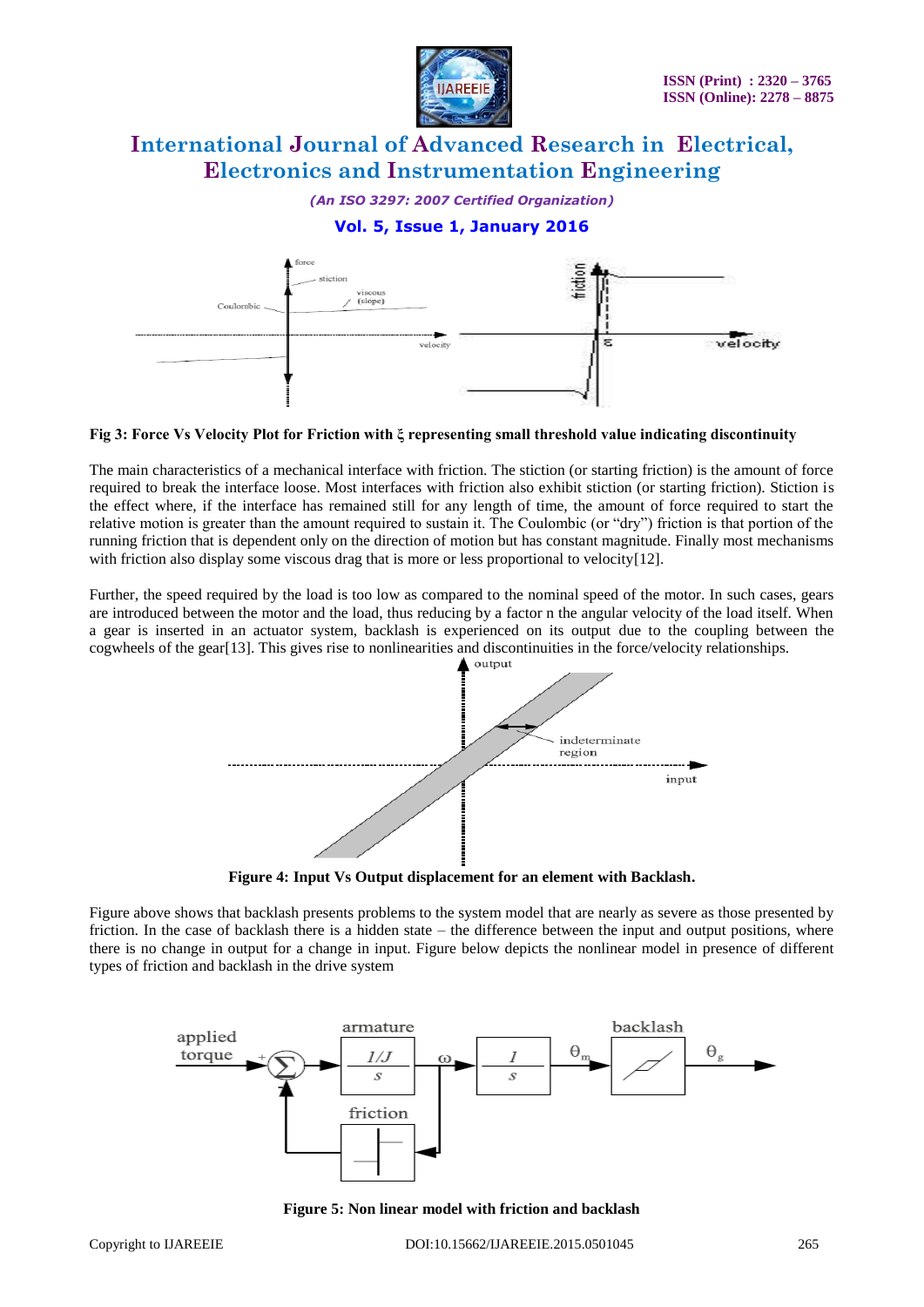

*(An ISO 3297: 2007 Certified Organization)*

### **Vol. 5, Issue 1, January 2016**

Typically, in an electromechanical system with DC Motor the friction effects are dominant at low motor speeds and gradually get less prominent with higher motor[14].

Theoretically in DC motor speed control using armature voltage variation, the relationship between angular speed ω and armature voltage Va is given by a linear equation:

#### ω = Va / KΦ, as Va = Eb

as drop across armature is small as compared to back emf Eb. Therefore, if the field flux is held constant, motor speed should vary linearly with Va. However, in actual practice the motor speed shall be dependant of friction torques opposing the electromechanical torque developed by the motor[13-15]. The non –linear behaviour of DC motor, especially at low speeds with changes in load torque can be studied using modelling and simulation as depicted in next section[15].



#### **Fig.5 Simulink Model For Dc Motor Without Controller (Motor 5hp, 240v, 1750rpm, Field: 150v Dc)**

#### **III. RESULT AND CONCLUSION**

In order to overcome the Non-linearity of DC motor response the conventional approach is to implement a linear controller with P+I strategy where the integral action is used to incrementally adjust the armature voltage to bring the motor speed to desired level and remove any steady state error as depicted. However, a fixed PI controller tuning at low load may not be suitable for higher load and vice versa in slow speed applications with variable load torque such as in case of belt weigh feeders. The dynamics of the system are dominated by the motor. In presence of this non-linear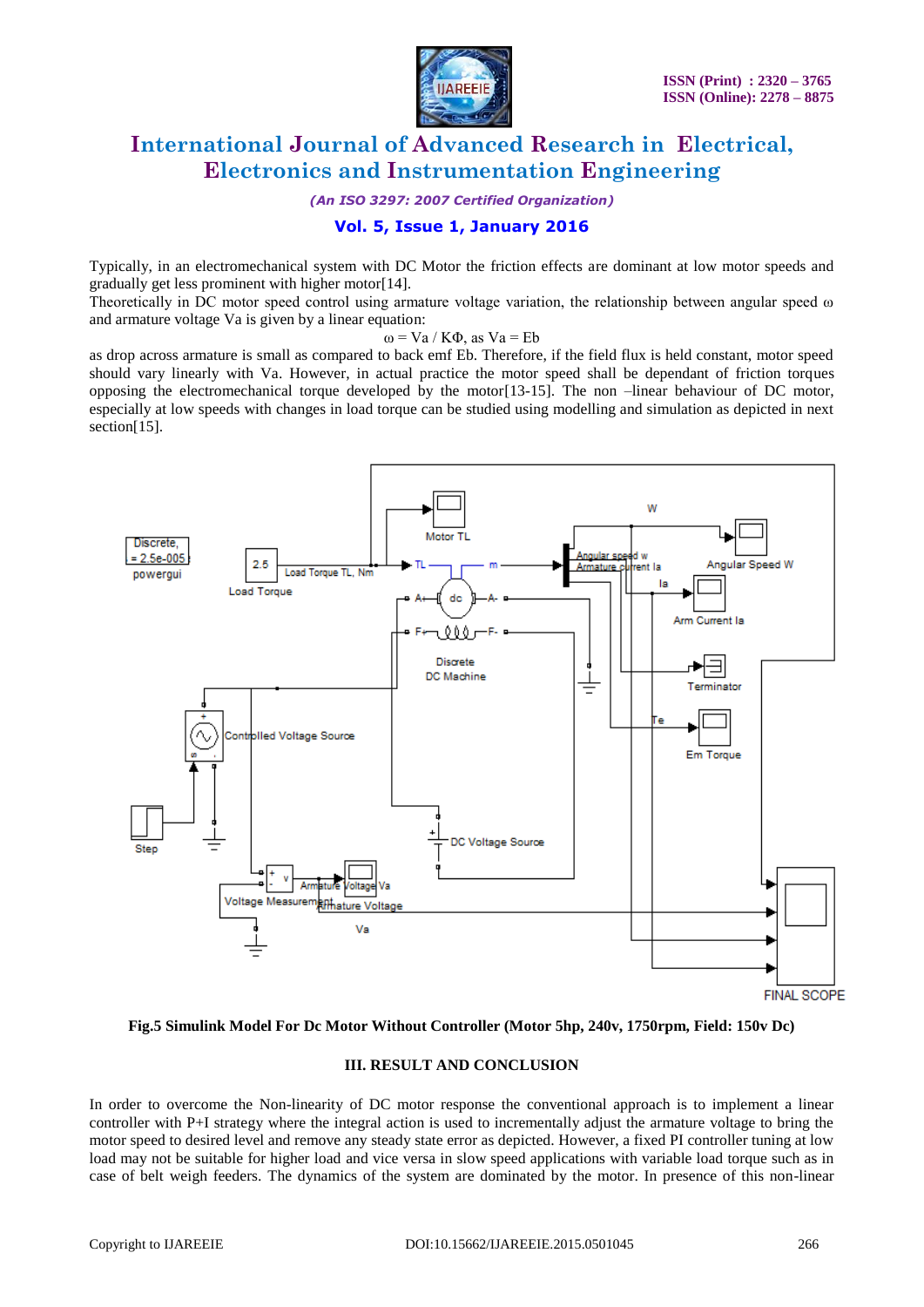

*(An ISO 3297: 2007 Certified Organization)*

### **Vol. 5, Issue 1, January 2016**

behaviour, it is difficult to tune a PI controller as the friction effects are difficult to predict and vary with the plant load. Modelling is difficult, and control strategies that work in "textbook" cases often fail to work in the real world.



Fig 3 Scopes For Simulation Of Dc Motor Response In Open Loop

#### **(B) Scope For Dc Motor With No Load & Va = 100v Dc**



Fig 4.Scope With Step Change Of Load & Va =  $100v$  Dc

#### **IV. CONCLUSIONS AND ANALYSIS OF RESULTS**

Following observations and conclusions can be drawn from the results of the simulations:

1. The response of motor speed and armature voltage is non-linear for 1.5-2 sec after the step change due to moment of interia and friction effects

2. The maximum motor speed drops in response to the increase in load torque and also the dynamic response gets sluggish even for the same Va.

In order to overcome the Non-linearity of DC motor response the conventional approach is to implement a linear controller with P+I strategy where the integral action is used to incrementally adjust the armature voltage to bring the motor speed to desired level and remove any steady state error as depicted. However, a fixed PI controller tuning at low load may not be suitable for higher load and vice versa in slow speed applications with variable load torque such as in case of belt weigh feeders. In view of these challenges, the performance of PI controller alone is sub-optimal. It is recommended to overcome the shortcomings of conventional PI controller by implementing the adaptive PI controller